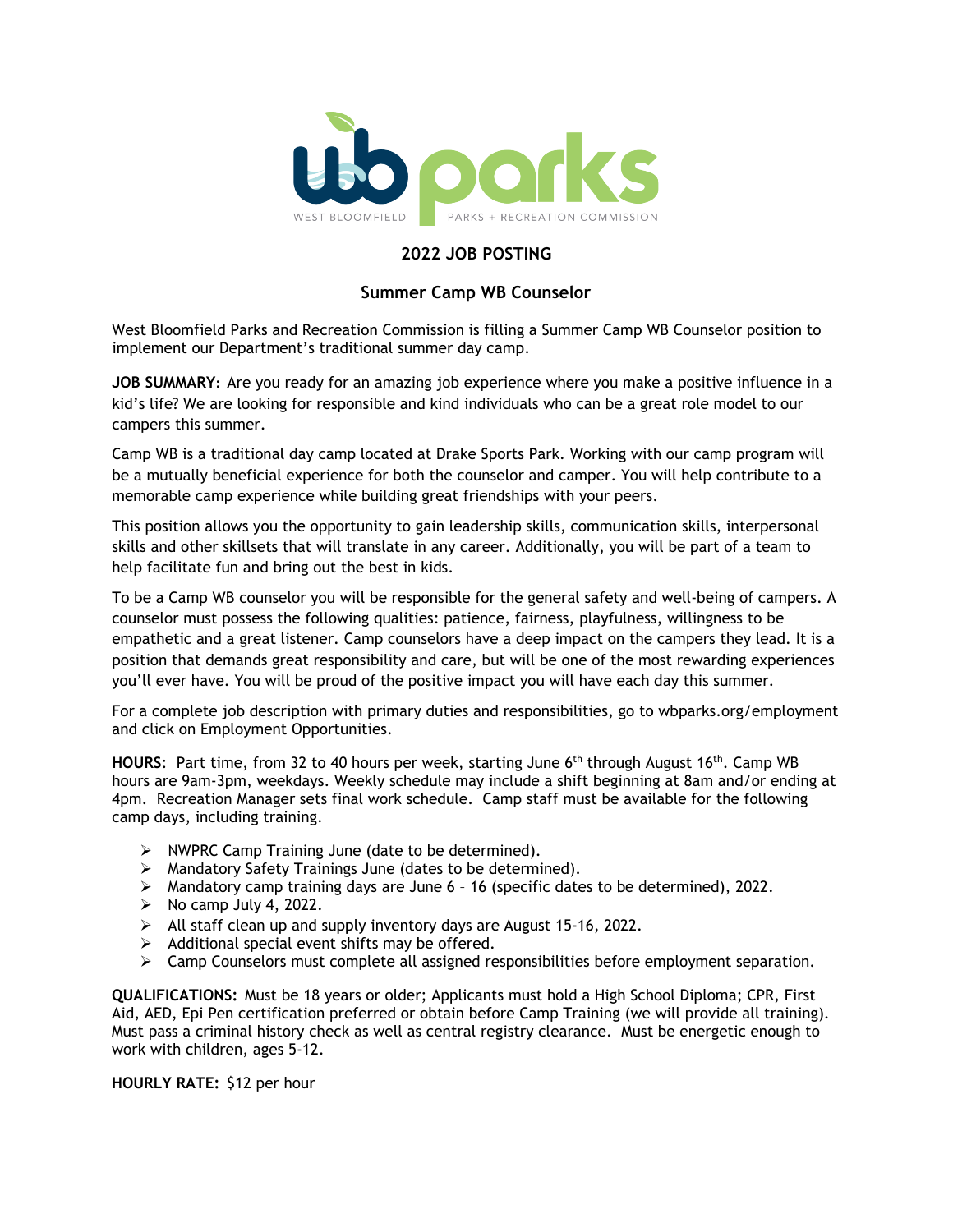#### **START DATE:** May 30, 2022

**TO APPLY:** To be considered for this position, please submit a completed application and resume. **See [wbparks.org/employment](file://10.0.4.221/common_data/Human%20Resources/Job%20Descriptions%20and%20Job%20Postings/Job%20Postings-2019/wbparks.org/employment) for application timeline and interview dates.** 

HR Department West Bloomfield Parks and Recreation Commission 4640 Walnut Lake Road West Bloomfield, MI 48323 [hr@wbparks.org](mailto:hr@wbparks.org)

*Applications are available at West Bloomfield Parks or download a copy online at [wbparks.org/employment.](file://10.0.4.221/common_data/Human%20Resources/Job%20Descriptions%20and%20Job%20Postings/2017/wbparks.org/employment)*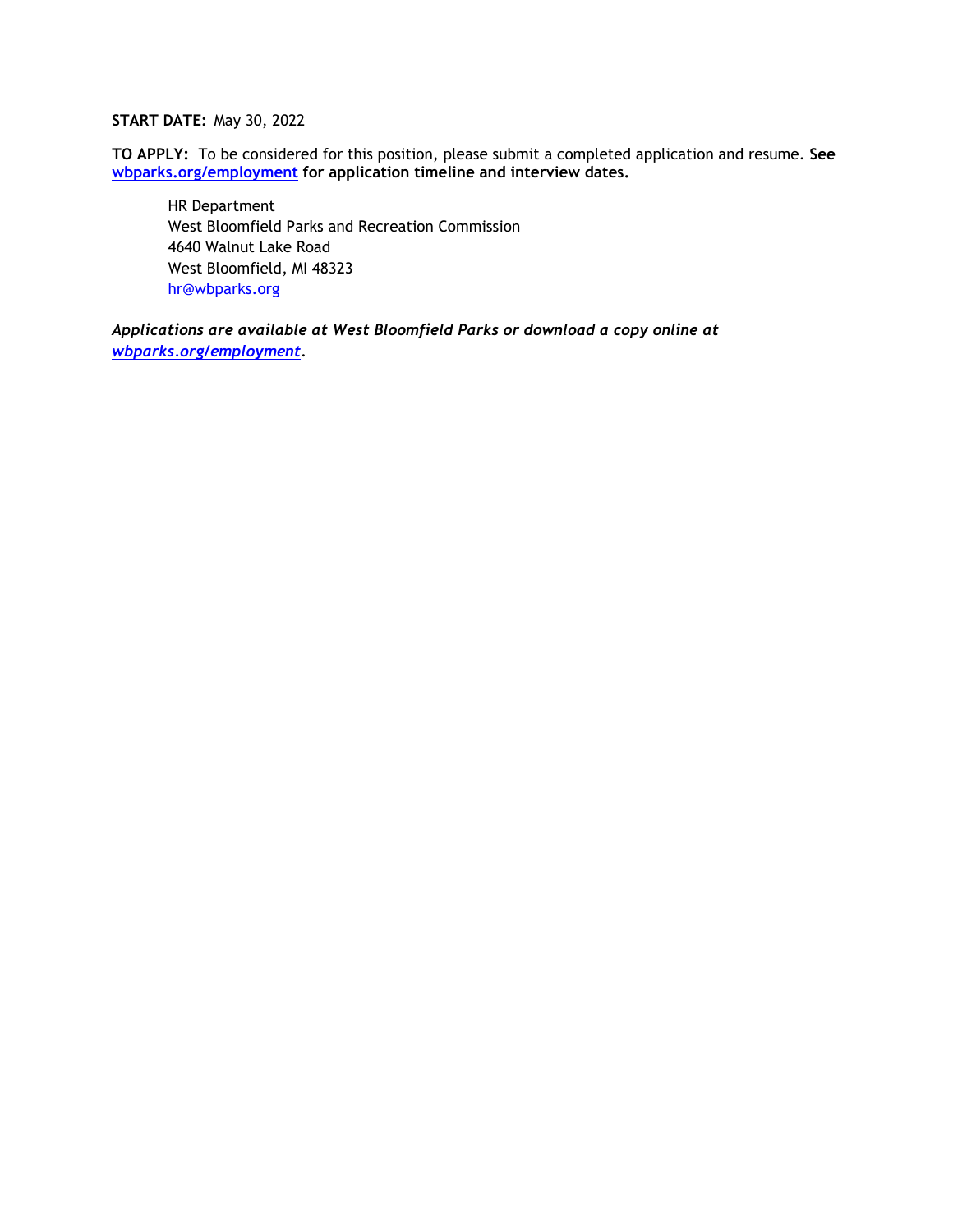

# **Job Description**

**Job Title: Camp WB Counselor Department:Recreation FLSA Status: Non-Exempt Salary Grade: Grade 1**

### **Position Description Summary:**

Camp Counselors ensure campers enrolled in Camp WB have a safe and memorable summer camp experience. Responsibilities can include a variety of different camp settings and locations. Counselors conduct, assist and lead camp activities such as crafts, games, sports, swimming, outdoor recreation and special camp events. Camp Counselors chaperone campers on field trips. Camp Counselors are responsible for the general safety and well-being of summer day campers.

#### **Working Hours:**

Weekly schedule may include a shift beginning at 7:15am and/or ending at 6:30pm. Monday-Friday. Some evenings. Some evenings or special event shifts may be offered. Average of 32-40 hours per week for 9 weeks out of the summer.

## **Essential Function(s) of the Position:**

*The duties listed below are intended only as illustrations of the various types of work that may be performed. The omission of specific statements of duties does not exclude them from the position if the work is similar, related or a logical assignment to the level and/or class of this position.*

- Must be 18 or older.
- Conduct and assist with camp activities such as crafts and games, outdoor recreation and special camp events.
- Chaperone field trips.
- Lead and assist in the instruction and development of camp activities.
- Take initiative in every day camp operations. Is proactive when challenges arise.
- Communicate with camp staff and supervisors.
- Participate in weekly/ bi-weekly staff meetings.
- Adhere to Commission guidelines, policies and procedures.
- Other duties as assigned.

#### **Education/Experience/Licenses/Certificates:**

- High School diploma or equivalent.
- CPR, First Aid, AED, Epi Pen certification or obtain before Camp Training. WBPRC provides one training date.
- Experience working with children in a volunteer or past employment capacity, preferred.
- Experience working with a diverse population in a volunteer or past employment capacity, preferred.